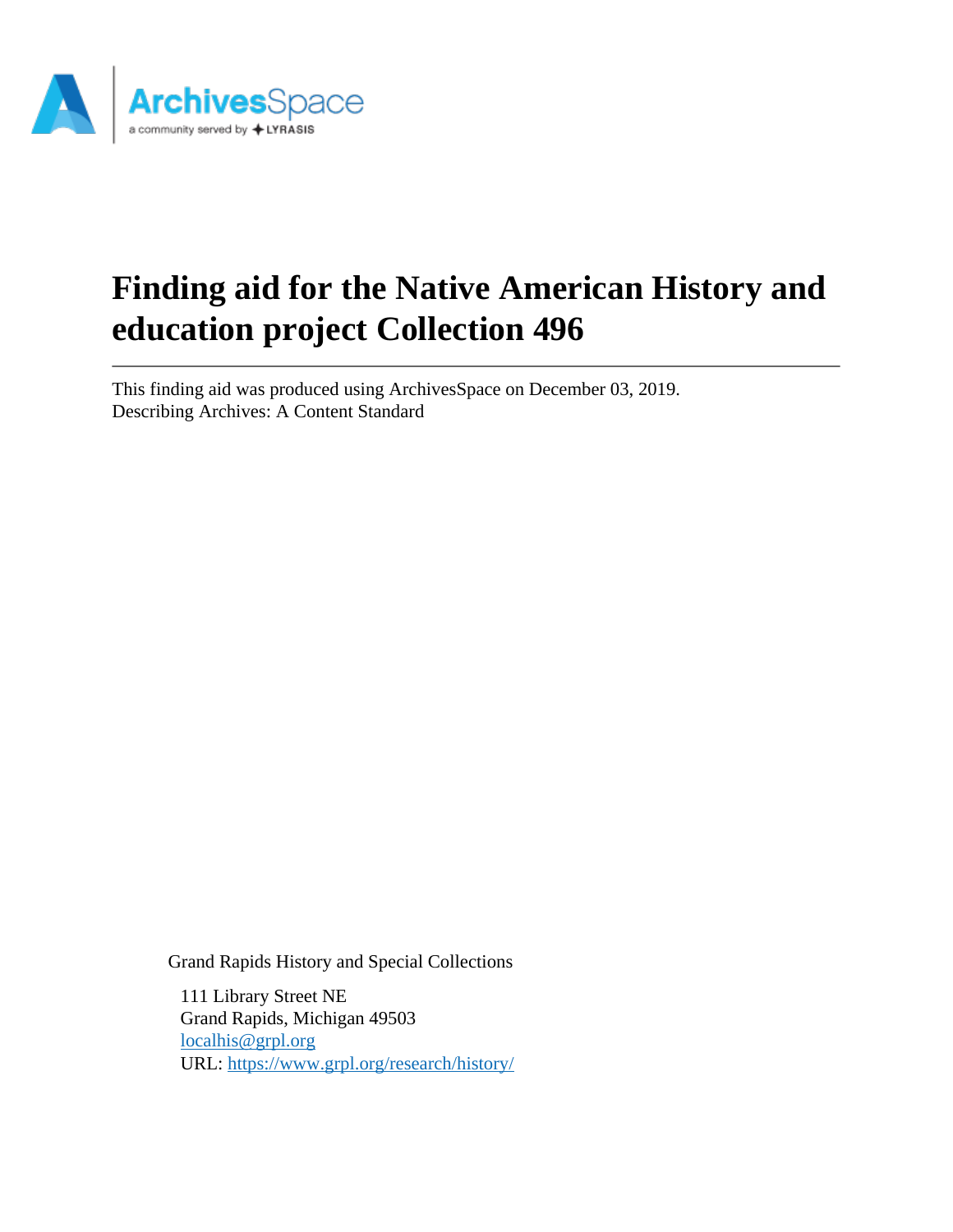## <span id="page-1-0"></span>**Table of Contents**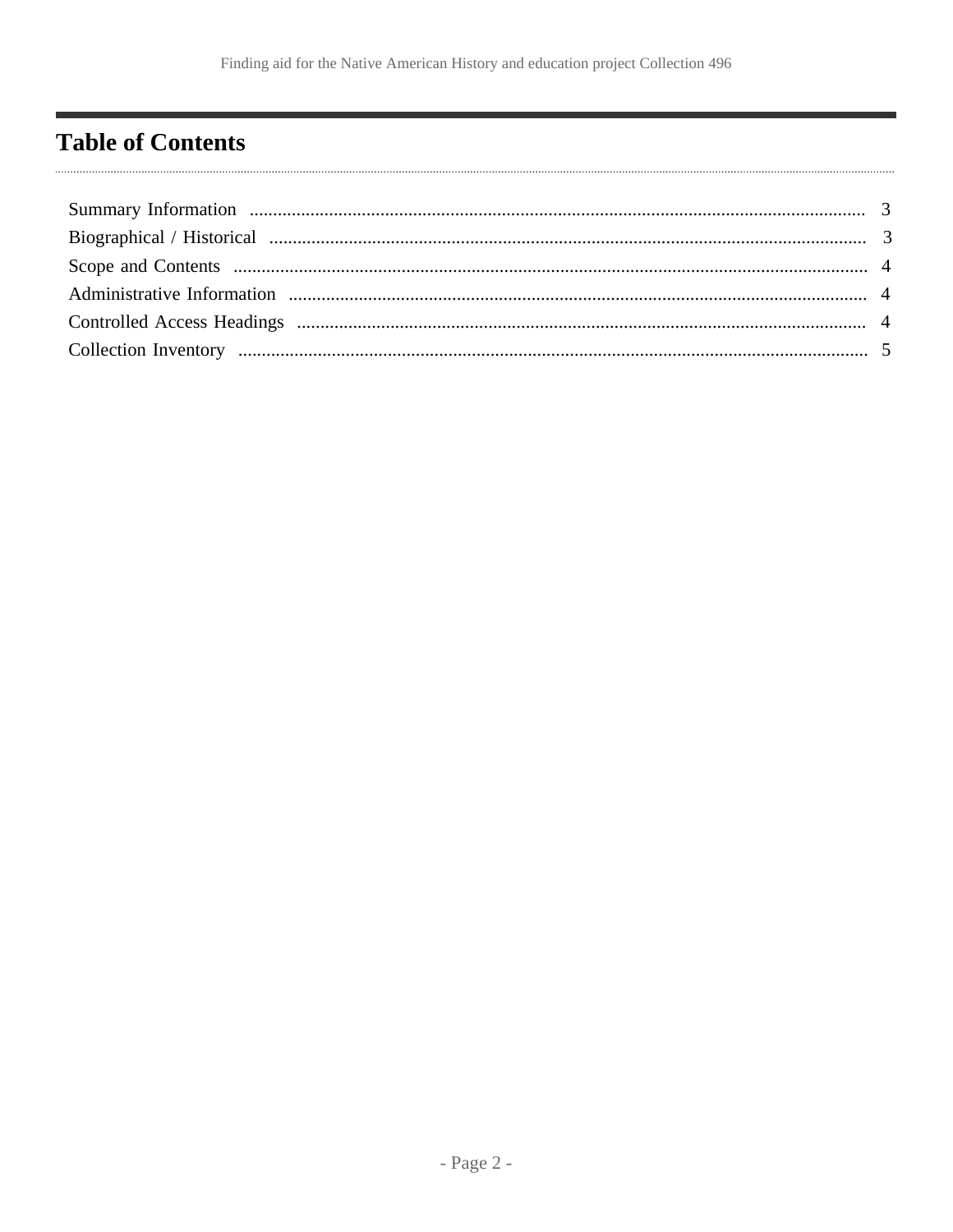#### <span id="page-2-0"></span>**Summary Information**

| <b>Repository:</b>                                               | Grand Rapids History and Special Collections                                                                                                                                                                                                                                                                                                                                                                                                                                                                                                                                                                                                                                                                                                                                                                                                                                                                                                                  |  |  |
|------------------------------------------------------------------|---------------------------------------------------------------------------------------------------------------------------------------------------------------------------------------------------------------------------------------------------------------------------------------------------------------------------------------------------------------------------------------------------------------------------------------------------------------------------------------------------------------------------------------------------------------------------------------------------------------------------------------------------------------------------------------------------------------------------------------------------------------------------------------------------------------------------------------------------------------------------------------------------------------------------------------------------------------|--|--|
| <b>Title:</b>                                                    | Native American History and education project                                                                                                                                                                                                                                                                                                                                                                                                                                                                                                                                                                                                                                                                                                                                                                                                                                                                                                                 |  |  |
| ID:                                                              | Collection 496                                                                                                                                                                                                                                                                                                                                                                                                                                                                                                                                                                                                                                                                                                                                                                                                                                                                                                                                                |  |  |
| <b>ID</b> [Archivists<br><b>Toolkit</b><br>Database::ACCESSION]: | 196                                                                                                                                                                                                                                                                                                                                                                                                                                                                                                                                                                                                                                                                                                                                                                                                                                                                                                                                                           |  |  |
| Date [bulk]:                                                     | 1969-1979                                                                                                                                                                                                                                                                                                                                                                                                                                                                                                                                                                                                                                                                                                                                                                                                                                                                                                                                                     |  |  |
| <b>Physical Description:</b>                                     | 0.75 Linear Feet                                                                                                                                                                                                                                                                                                                                                                                                                                                                                                                                                                                                                                                                                                                                                                                                                                                                                                                                              |  |  |
| Language of the<br><b>Material:</b>                              | English                                                                                                                                                                                                                                                                                                                                                                                                                                                                                                                                                                                                                                                                                                                                                                                                                                                                                                                                                       |  |  |
| Abstract:                                                        | This collection contains materials related to activities of several<br>Native American groups in the Midwest (primarily Michigan) during<br>the 1970s. Primarily, this collection is comprised of newsletters,<br>pamphlets, and selected resource guides (e.g., bibliographies) around<br>Native American life and literature about Native American tribes in the<br>late 20th century. Among the tribes represented in this collection are<br>the Chippewa, Ojibwe, Potawatomi, Dakota, and others. In addition,<br>there are also some collected papers from organizations such as<br>the Michigan Commission on Indian Affairs, the National Indian<br>Education Association, and the Minnesota Historical Society. A<br>researcher wishing to understand more about Native American life<br>would be interested in viewing activities around these organizations<br>and may also want to see the newsletters, a few of which are in Native<br>languages. |  |  |

**^** [Return to Table of Contents](#page-1-0)

## <span id="page-2-1"></span>**Biographical / Historical**

The bulk of the items in this collection originated in connection to work done in Grand Rapids, Michigan on a project called the Indian Oral History Project. This collection of oral histories is also held by the Grand Rapids Public Library (Collection 65) and contains grant-funded work that led to the collection of oral histories as well as the publication of a book.

The research guides and bibliographies (including one by the Bentley Historical Society in Ann Arbor, Michigan, and the Grand Rapids Public Library in Grand Rapids, Michigan) provide summaries of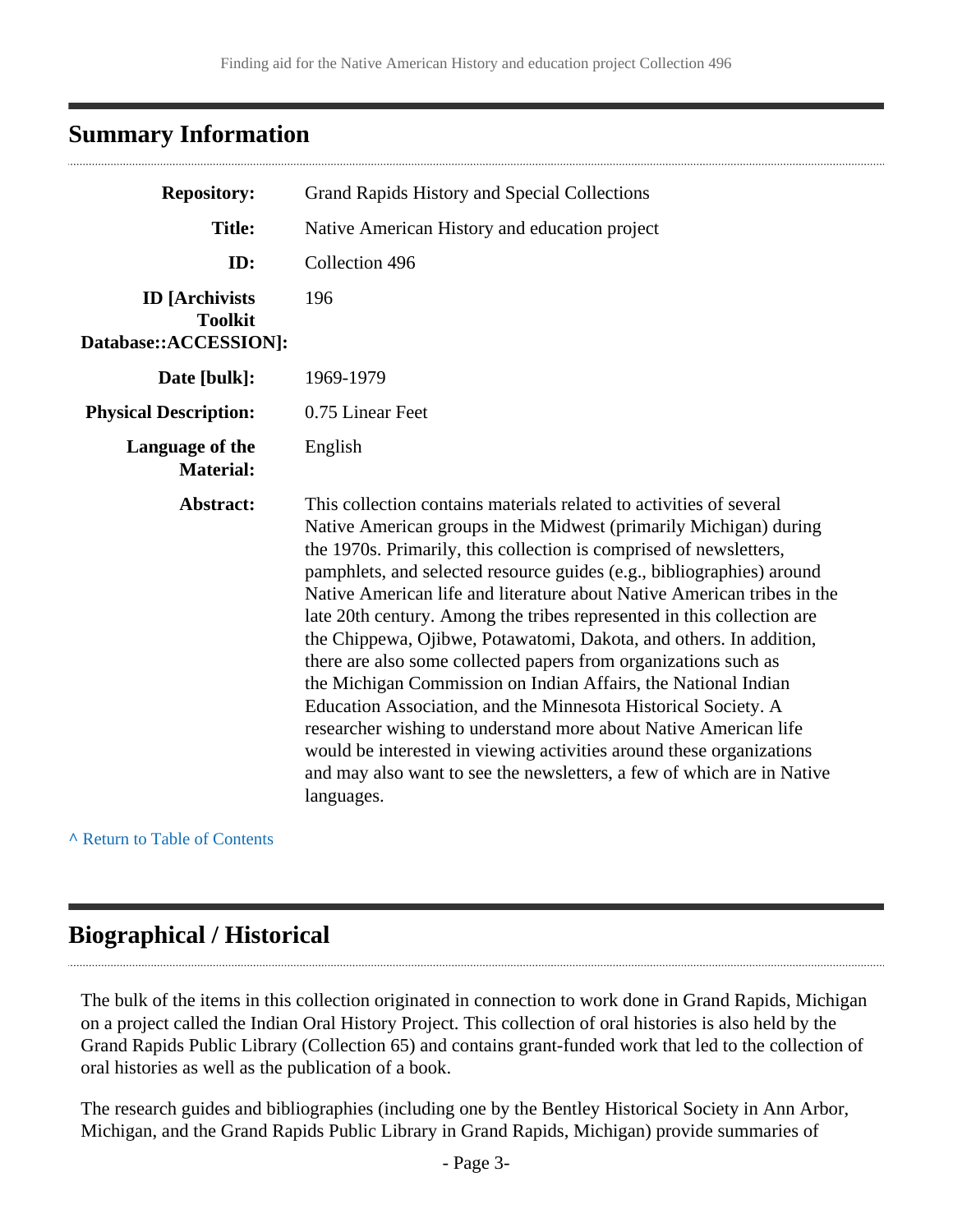literature published about and/or by Native Americans. There are also a few examples of correspondence between representatives from Native American groups and other organizations, many of which were in Grand Rapids, Michigan or Lansing, Michigan (e.g., meeting minutes from the Commission on Indian Affairs).

**^** [Return to Table of Contents](#page-1-0)

#### <span id="page-3-0"></span>**Scope and Contents**

This collection is comprised primarily of newsletters, correspondence, bibliographies, histories, and other educational documents related to Native American life in the 1970s.

**^** [Return to Table of Contents](#page-1-0)

#### <span id="page-3-1"></span>**Administrative Information**

#### **Publication Statement**

Grand Rapids History and Special Collections

111 Library Street NE Grand Rapids, Michigan 49503 [localhis@grpl.org](mailto:localhis@grpl.org) URL:<https://www.grpl.org/research/history/>

#### **Immediate Source of Acquisition**

According to the accession record (1981.004), the exact provenance is unknown. The materials are believed to be partly from Gordon Olson (former Grand Rapids City Historian and Grand Rapids Public Library Employee) and partly from research documents collected in connection with Collection 65, the Native American oral history project collection.

**^** [Return to Table of Contents](#page-1-0)

## <span id="page-3-2"></span>**Controlled Access Headings**

• Grand Rapids (Mich.) -- History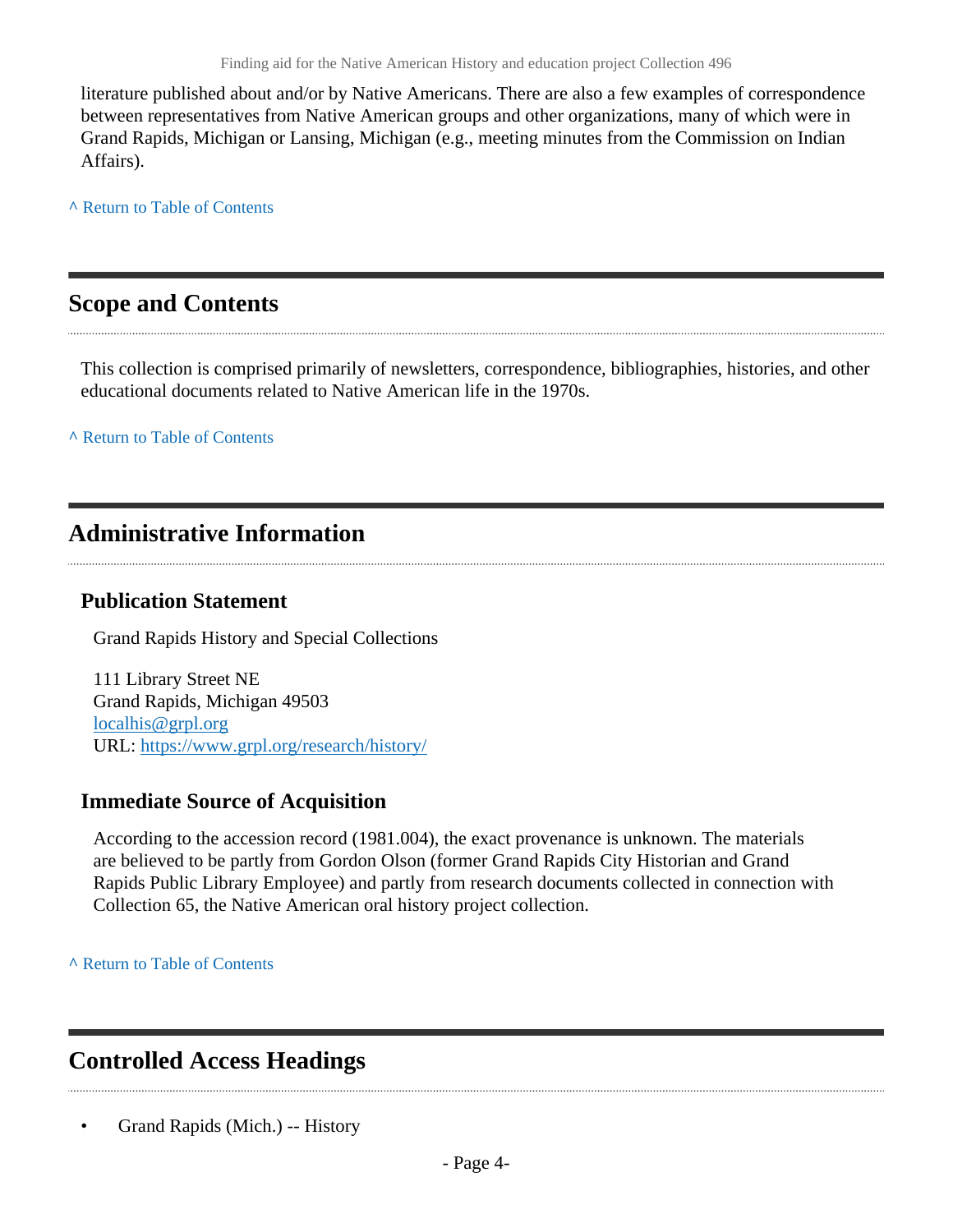- Indians of North America -- Michigan
- Potawatomi Indians
- Ojibwa Indians

. . . . .

# <span id="page-4-0"></span>**Collection Inventory**

| <b>Title/Description</b>                                                                                                                                                                                                                                                                                                                     | <b>Instances</b> |                     |  |  |
|----------------------------------------------------------------------------------------------------------------------------------------------------------------------------------------------------------------------------------------------------------------------------------------------------------------------------------------------|------------------|---------------------|--|--|
| Information System for Native American Media (ISNAM)<br>pamphlet, n.d., circa 1975                                                                                                                                                                                                                                                           | Box 1            | Folder 1            |  |  |
| Anishinabe Giigidowin: workshop enrollment (1976); Wisconsin<br>Native American Language Project newsletters (Jan. 1976 - June<br>1979): a bilingual newsletter for Ojibwe and Potawatomi second<br>language teachers                                                                                                                        | Box 1            | Folder <sub>2</sub> |  |  |
| Council Drum News: Grand Valley American Indian Lodge,<br>October 1976-March 1978                                                                                                                                                                                                                                                            | Box 1            | Folder <sub>3</sub> |  |  |
| Cress-Cross annual newsletter, January 1977. Eric Clearinghouse<br>on rural education, small schools, Mexican Americans, American<br>Indians, migrants, outdoor education                                                                                                                                                                    | Box 1            | Folder 4            |  |  |
| The Forecaster, newsletter vol. 1 no.1., n.d., circa 1975. Downtown<br>Senior Neighbor Center, with a pargraph on the Native American<br>Center.                                                                                                                                                                                             | Box 1            | Folder 5            |  |  |
| Huron Potawatomi newsletter, vol. 1, no. 1, Feb. 1978, Athens<br>Indian Reservation, Fulton, Michigan.                                                                                                                                                                                                                                       | Box 1            | Folder 6            |  |  |
| Indian Education, vol. 7, no. 1, September 1976, National Indian<br>Education Association.                                                                                                                                                                                                                                                   | Box 1            | Folder <sub>7</sub> |  |  |
| Indian Talk: The Native American's Magazine (Grand Rapids,<br>Michigan office). Vol 2: no. 4, Feb. 1975; no. 5, Mar. 1975; no. 6,<br>April 1976; no. 7, May 1975; no. 8, June 1975; no. 10, Aug. 1975;<br>no. 11, Sept. 1975; no. 12, Oct. 1975. Vol 3: no. 2, Dec. 1975; no. 3,<br>Jan. 1976; no. 4, Feb. 1976, no. 5 & 6, Mar/ April 1976. | Box 1            | Folder <sub>8</sub> |  |  |
| Jibkenyan newsletter, "Roots" - no. 6, March 1, 1978; no. 7, March<br>1978; no. 8, April 5, 1978.                                                                                                                                                                                                                                            | Box 1            | Folder 9            |  |  |
| The Michigan Indian newsletter, Michigan Commission on Indian<br>Affairs. Vol. 4, no. 2, Nov. 1975/Jan. 1976; Dec. 20, 1977; Mar.<br>1978.                                                                                                                                                                                                   | Box 1            | Folder 10           |  |  |
| Neshnabe Gigdowen: a bilingual newsletter for Ojibwe and<br>Potawatomi Second language teachers: April 1976; March 1977;<br>January 1978.                                                                                                                                                                                                    | Box 1            | Folder 11           |  |  |
| Northland Native American News: vol. 3, no. 1, Jan. 1977; vol. 3.,<br>no. 2, Winter/Spring 1977; vol. 4, no. 1, Jan. 1978.                                                                                                                                                                                                                   | Box 1            | Folder 12           |  |  |
| Redletter pamphlet, Chicago - September 1975                                                                                                                                                                                                                                                                                                 | Box 1            | Folder 13           |  |  |
| Talking Peace Pipe, March 1978; April 1978                                                                                                                                                                                                                                                                                                   | Box 1            | Folder 14           |  |  |